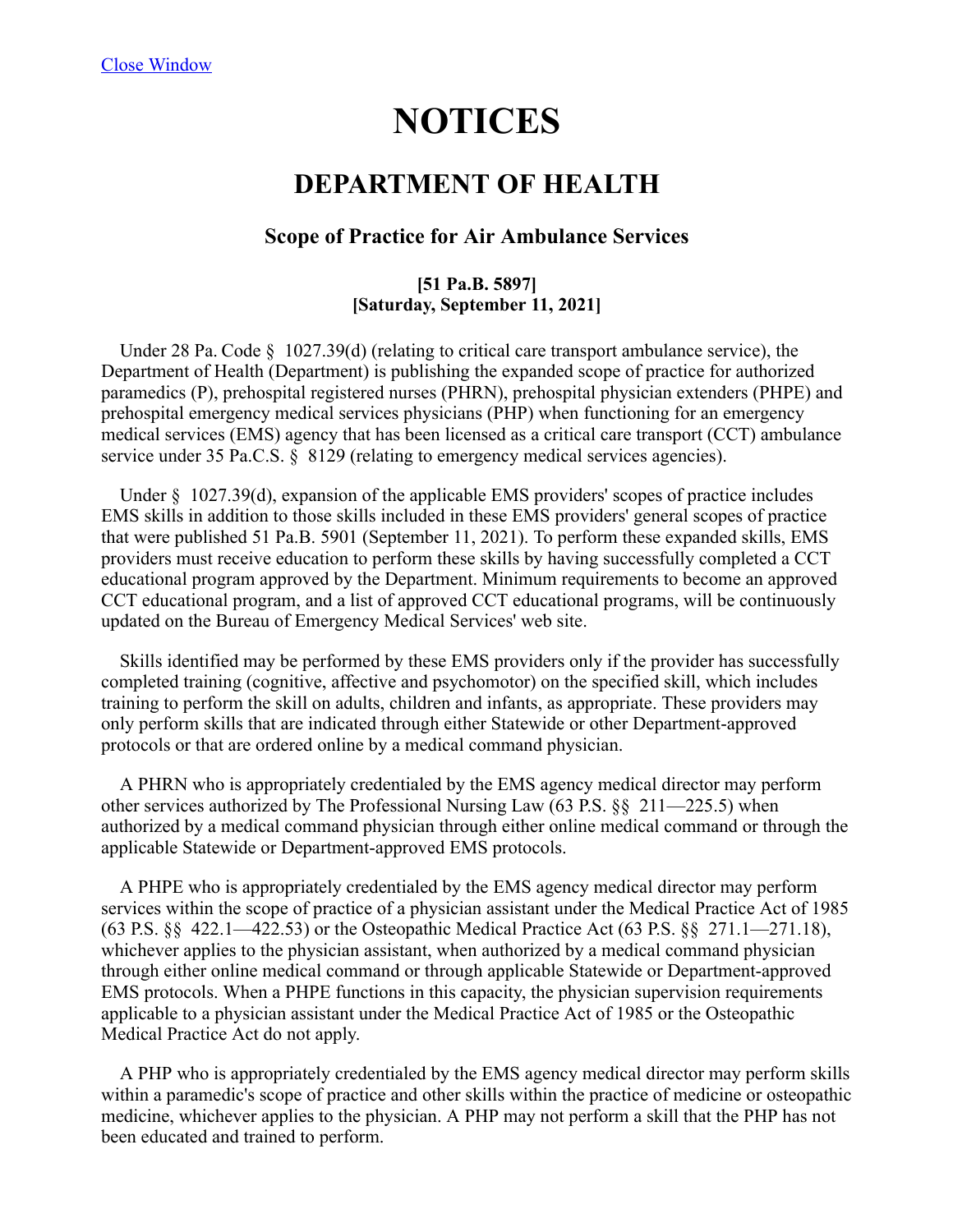To administer medications in addition to those permitted by applicable medical treatment protocols, PHRNs, PHPEs and PHPs must also receive approval to do so by the EMS agency medical director of the advanced life support ambulance service under which they are functioning.

|              | Category                                                   | <b>Skill</b>                                                                                                                                                                                                                                                                                                                                                                                                                                                          | Critical<br>Care<br><b>Transport</b><br>Provider<br>(P,<br>PHRN,<br><b>PHPE</b> or<br>PHP) |
|--------------|------------------------------------------------------------|-----------------------------------------------------------------------------------------------------------------------------------------------------------------------------------------------------------------------------------------------------------------------------------------------------------------------------------------------------------------------------------------------------------------------------------------------------------------------|--------------------------------------------------------------------------------------------|
| $\mathbf{1}$ |                                                            | Airway/ventilation/oxygenation Chest tube thoracostomy, monitoring of existing<br>tube in a closed system (for example water seal or<br>suction)                                                                                                                                                                                                                                                                                                                      | Yes <sup>1</sup>                                                                           |
| $\mathbb{Z}$ |                                                            | Airway/ventilation/oxygenation Chest tube thoracostomy, acute insertion                                                                                                                                                                                                                                                                                                                                                                                               | Yes <sup>2</sup>                                                                           |
| 3            |                                                            | Airway/ventilation/oxygenation Biphasic positive airway pressure (BiPAP) for<br>patients acutely on BiPAP for <48 hours                                                                                                                                                                                                                                                                                                                                               | Yes <sup>1</sup>                                                                           |
| 4            |                                                            | Airway/ventilation/oxygenation Endotracheal Intubation—paralytic assisted, rapid<br>sequence induction (RSI)                                                                                                                                                                                                                                                                                                                                                          | Yes <sup>2</sup>                                                                           |
| 5            | Airway/ventilation/oxygenation Escharotomy                 |                                                                                                                                                                                                                                                                                                                                                                                                                                                                       | Yes <sup>2</sup>                                                                           |
| 6            |                                                            | Airway/ventilation/oxygenation Ventilation—Maintenance of previously initiated<br>neuromuscular blockade                                                                                                                                                                                                                                                                                                                                                              | Yes <sup>1</sup>                                                                           |
| 7            | Airway/ventilation/oxygenation Laryngeal mask airway (LMA) |                                                                                                                                                                                                                                                                                                                                                                                                                                                                       | Yes <sup>1</sup>                                                                           |
| 8            |                                                            | Airway/ventilation/oxygenation Ventilators, that are portable and capable of being<br>transported with a patient and are multimodal, with<br>a blender, that are used on patients requiring<br>pressure control, pressure support or other advanced<br>setting, or when there is an anticipated need by a<br>healthcare provider involved with the care of the<br>patient to actively titrate ventilator settings during<br>transport, regardless of ventilation mode | Yes <sup>1</sup>                                                                           |
| 9            |                                                            | Airway/ventilation/oxygenation Ventilators, transport—used in multi-modal<br>settings, blended gas transport ventilator on patients<br>ventilated <48 hours or anticipated need to actively<br>titrate ventilator settings                                                                                                                                                                                                                                            | Yes <sup>2</sup>                                                                           |
|              | 10 Cardiovascular/circulation                              | Transvenous or Epicardial pacing, Management of                                                                                                                                                                                                                                                                                                                                                                                                                       | Yes <sup>2</sup>                                                                           |
|              | 11 Cardiovascular/circulation                              | Hemodynamic monitoring/assist (pulmonary artery $v_{\text{es}}^2$ )<br>catheter, central venous pressure)                                                                                                                                                                                                                                                                                                                                                             |                                                                                            |
|              | 12 Cardiovascular/circulation                              | Intra-aortic balloon pump or invasive cardiac assist $Y_{\text{es}}^2$<br>device or extracorporeal membrane oxygenation-<br>monitoring/assist                                                                                                                                                                                                                                                                                                                         |                                                                                            |
|              | 13 Cardiovascular/circulation                              | Thrombolytic therapy—initiation                                                                                                                                                                                                                                                                                                                                                                                                                                       | Yes <sup>2</sup>                                                                           |
|              | 14 Cardiovascular/circulation                              | Thrombolytic therapy—monitoring                                                                                                                                                                                                                                                                                                                                                                                                                                       | Yes <sup>2</sup>                                                                           |
|              | 15 <sub>IV</sub><br>Initiation/maintenance/fluids          | Sub-cutaneous indwelling catheters—access of<br>existing catheters                                                                                                                                                                                                                                                                                                                                                                                                    | Yes <sup>1</sup>                                                                           |
|              | 16 IV                                                      | Venous central line (blood sampling)—obtaining                                                                                                                                                                                                                                                                                                                                                                                                                        | Yes <sup>1</sup>                                                                           |